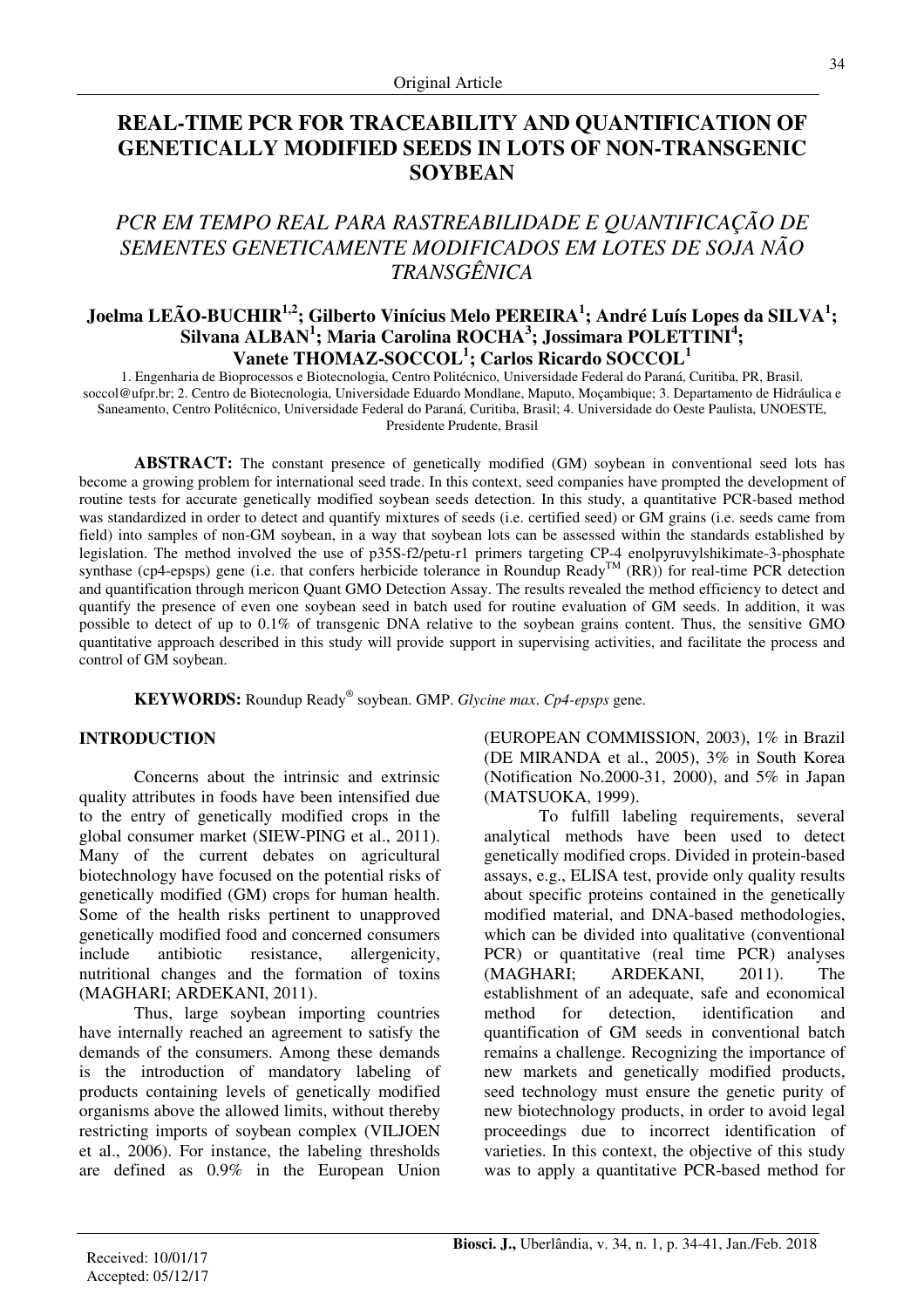detecting and quantifying mixtures of seeds or GM grains into samples of non-GM soybean, in a way that soybean lots can be assessed within the standards established by legislation.

## **MATERIAL AND METHODS**

## **Sample material and contamination experiment**

Samples of GM and conventional soybean seeds (i.e. certified seed) and grains (i.e. seeds came from field) were used in this study. The cultivar used in this research were GM soybean (P98Y30 RR) with the Certified Reference GM-soybean materials were acquired at Pioneer Hi-Bread International, Inc. (USA), while the Certified Reference pure soybean (cv. BRS1010 IPRO) materials (non-GM) were provided by the Department of Agriculture and Supply of Paraná State, Brazil. The sampling procedure was performed in the Laboratory of Products Classification of Paraná (CLASPAR, Curitiba, Brazil) in accordance with the standards established by the International Seed Testing Association (PINTO et al., 2011). The experimental samples were prepared in order to detect contamination of GM seeds within non-GM soybean seed lots. Portions of 500 g of non-GM soybean seed were individually contaminated with 2, 3, 5, 6, 9, 10, 15 and 20 units of GM soybean seeds. The same procedure was applied for soybean grains, except using portions of 100 g of non-GM soybean and contamination levels of 1, 2, 3, 5, 10, 11, 13 and 14 units of GM soybean grains. Each contamination procedure was carried out in triplicate.

## **DNA extraction**

The samples were transported for the Laboratory of Biotechnological Processes, at Federal University of Paraná, Curitiba, Brazil, for further analysis. Genomic DNA was isolated of each contamination experiment using the Cetyl trimethylammonium bromide (CTAB) method (GREINER; KONIETZNY, 2008; Pinto *et al*., 2011). The integrity and concentration of the extracted DNA was measured by electrophoresis and spectrophotometer absorbance at 260 and 280 nm wavelength, respectively.

## **Qualitative PCR detection of lectin and GM gene sequences**

The primers GMO3 (5<sup>2</sup>) GCCCTCTACTCCACCCCCATCC-3´) and GMO4 (5´-GCCCATCTGCAAGCCTTTTTGTG-3´) were used as control to amplify endogenous *lectin* gene of soybean according with method described by Greiner & Konietzy (2008). The primers p35S-f2 (5´-TGATGTGATATCTCCACTGACG-3´) and petu-r1 (5´-TGTATCCCTTGAGCCATGTTG-3´) targeting CP-4 5-enolpyruvylshikimate-3-phosphate synthase (*cp4-epsps*) gene that confers herbicide tolerance gene in RR soybean (SIEW-PING et al., 2011) were used for the detection of GM soybean.

The PCR was performed using Veriti Thermal Cycler (Applied Biosystems) in a total reaction mixture volume of 10  $\mu$ L, containing: 1× PCR buffer,  $1.5$  mM  $MgCl<sub>2</sub>$  0.2 mM dNTPs,  $1.5$ unit of *Taq* DNA polymerase, 3 µL of DNA extract and 0.5 µM of GMO3/GMO4 (lectin gene reaction) or 0.8 µM of p35S-f2/petu-r1 (RR soybean gene reaction). For GMO3/GMO4 primers amplification, the following cycle program was used: denaturation at 95°C for 5 min followed by 35 cycles of 95°C for 30 s, 61°C for 30 s, and 72 °C for 1 min; final extension at 72°C for 3 min. The cycle program for primers p35S-f2/petu-r1 was: denaturation at 95˚C for 5 min, followed by 35 cycles of 95˚C for 30 s, 61˚C for 30 s and 72˚C for 30 s; final extension at 72˚C for 3 min. The PCR products were separated by electrophoresis at 80V for 50 min in a 1.5% agarose gel, 1X TBE buffer and stained with ethidium bromide. The PCR products were visualized in a UV-trans illuminator and the images photographed with a digital camera (Loccus biotecnologia L.PIX System).

## **Real-time PCR**

The real-time PCR for quantitative detection of GM content and control lectin gene was carried out in a 7500 Fast Real-Time PCR System (Applied Biosystems) using Mericon Quant GMO Detection Assays kit (Qiagen). A volume of 4.8 µL of prepared samples, positive and negative controls, as well as the provided standards dilutions were added to the reagents according to manufacturer's instructions. PCR amplification were carried out with an initial denaturation for 5 min at 95°C, followed by 45 cycles of 95  $\mathbb C$  for 15 s, 60  $\mathbb C$  for 30 s and  $72^{\circ}$ C for 10 s. The results of the amplification curve and threshold cycle values (Ct) were analyzed using 7500 Software Version 2.05 (Applied Biosystems).

The threshold cycle number (CT) was used for quantification of GMO in lots of soybean seeds and grains, using the ddCT method (i.e. the algorithm for the analysis of quantitative real-time PCR (qRT-PCR)). The mean of CT from prepared samples was compared to the standard curve Ct means. All reactions were performed in duplicate and no template controls were included in each run.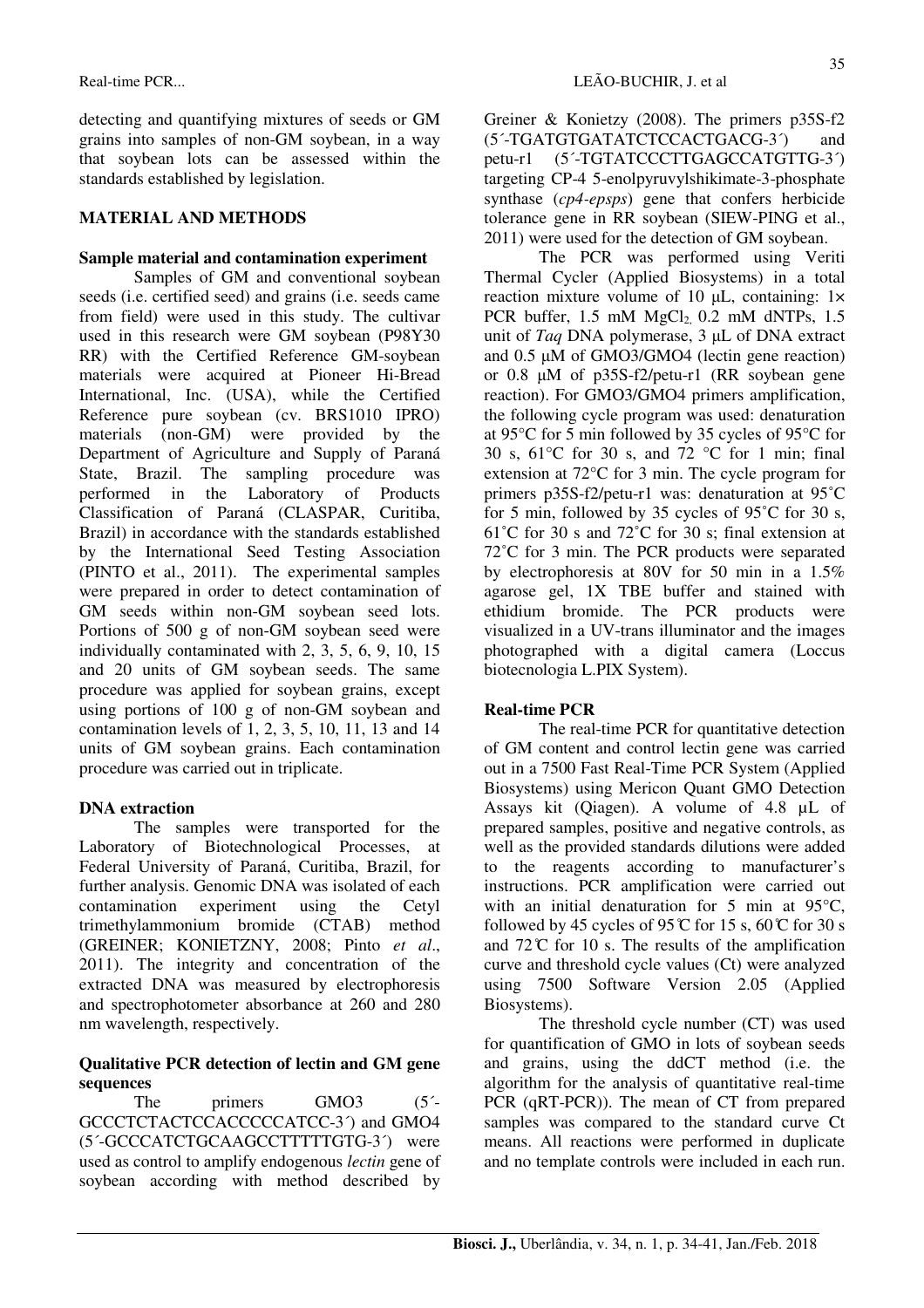The results are expressed in percentage by comparing the samples with the standard.

## **RESULTS AND DISCUSSION**

### **DNA extraction and qualitative PCR**

In this study, the CTAB method was efficient for extracting DNA from soybean seed and grain varieties, with good quality and appropriate quantity as demonstrated in Table 1. An important point concerning PCR analysis is the presence of PCR inhibitors in the amplification reactions, which could lead to false-negative results (MAFRA et al., 2008). Thus, it becomes crucial to standardize protocols for the extraction of DNA from food samples to avoid PCR inhibitors due to DNA extraction inadequate. The CTAB is a widely used method of DNA extraction and described in the official methods for the detection of GM foods of the German Food Act LMBG §35 (Greiner et al., 2005).

Table 1. Results of the isolated DNA in soybean seeds and grains (cv. P98Y30 RR (GM = genetically modified) and cv. BRS1010 IPRO (non-GM = non-genetically modified)) and qualitative PCR with each primer pair evaluated, being (GMO3/GMO4) for *lectin* gene used as endogenous reference gene (i.e. to confirm the presence of soybean residues in the samples) and (p35s-f2/petu-r1) for *cp4 epsps* gene that confers herbicide tolerance in Roundup Ready<sup>TM</sup> (RR).  $SS = Sovbean$  certified seeds and Cc = Soybean grains (i.e. seeds came from field).

| Absorbance (nm) |       |                      |                 |             | Primers pairs and amplified product (bp) |                 |
|-----------------|-------|----------------------|-----------------|-------------|------------------------------------------|-----------------|
| 260             | 280   | [DNA] $(ng/\mu l)$ ] | Sample          | Designation | GMO3/GMO4                                | p35s-f2/petu-r1 |
| 0.067           | 0.039 | 167.5                | $C+$            | GM          | $+ (118)$                                | $+ (172)$       |
| 0.032           | 0.027 | 80                   | $C-$            | Non-GM      | $+ (118)$                                | $- (172)$       |
| 0.032           | 0.016 | 80                   | SS <sub>2</sub> | GM          | $+ (118)$                                | $+ (172)$       |
| 0.094           | 0.061 | 235                  | SS <sub>3</sub> | <b>GM</b>   | $+ (118)$                                | $+ (172)$       |
| 0.064           | 0.044 | 160                  | SS <sub>5</sub> | GM          | $+ (118)$                                | $+ (172)$       |
| 0.098           | 0.062 | 245                  | SS <sub>6</sub> | <b>GM</b>   | $+ (118)$                                | $+ (172)$       |
| 0.062           | 0.04  | 155                  | SS <sub>9</sub> | GM          | $+ (118)$                                | $+ (172)$       |
| 0.024           | 0.004 | 60                   | <b>SS10</b>     | GM          | $+ (118)$                                | $+ (172)$       |
| 0.072           | 0.04  | 180                  | SS15            | GM          | $+ (118)$                                | $+ (172)$       |
| 0.027           | 0.018 | 67.5                 | <b>SS20</b>     | <b>GM</b>   | $+ (118)$                                | $+ (172)$       |
| 0.009           | 0.005 | 22.5                 | Cc1             | GM          | $+ (118)$                                | $+ (172)$       |
| 0.010           | 0.004 | 25                   | Cc2             | GM          | $+ (118)$                                | $+ (172)$       |
| 0.018           | 0.006 | 45                   | Cc3             | GM          | $+ (118)$                                | $+ (172)$       |
| 0.018           | 0.022 | 45                   | Cc5             | GM          | $+ (118)$                                | $+ (172)$       |
| 0.054           | 0.059 | 135                  | Cc10            | GM          | $+ (118)$                                | $+ (172)$       |
| 0.076           | 0.044 | 190                  | Cc11            | GM          | $+ (118)$                                | $+ (172)$       |
| 0.015           | 0.019 | 37.5                 | Cc13            | GM          | $+ (118)$                                | $+ (172)$       |
| 0.012           | 0.005 | 30                   | Cc14            | GM          | $+ (118)$                                | $+ (172)$       |

In the qualitative PCR assay, the use of GMO3/GMO4 primers produced a fragment expected of 118 bp from the lectin gene in all analyzed samples (GREINER; KONIETZY 2008). A method for detection of specific species, such as the soybean lectin gene, is necessary to discriminate between negative and positive results due to inhibition in the amplification. In addition to control PCR, specific detection with the primers p35sf2/petu-r1 yielded a fragment of 172 bp complementary to the CP-4 5 enolpyruvylshikimate-3-phosphate synthase (*cp4-* *epsps*) gene that confers herbicide tolerance gene in RR soybean (PINTO et al., 2011). The specificity of this reaction was verified in our study as no amplification product was obtained in parallel experiments using wild-type soybean.

A contamination dilution series of GM soybean into lots of wild-type showed that the target fragment was detected from all of the tested levels (Table 1), which indicates the efficiency of the event-specific PCR assay used in this study for detection of transgenic soybean.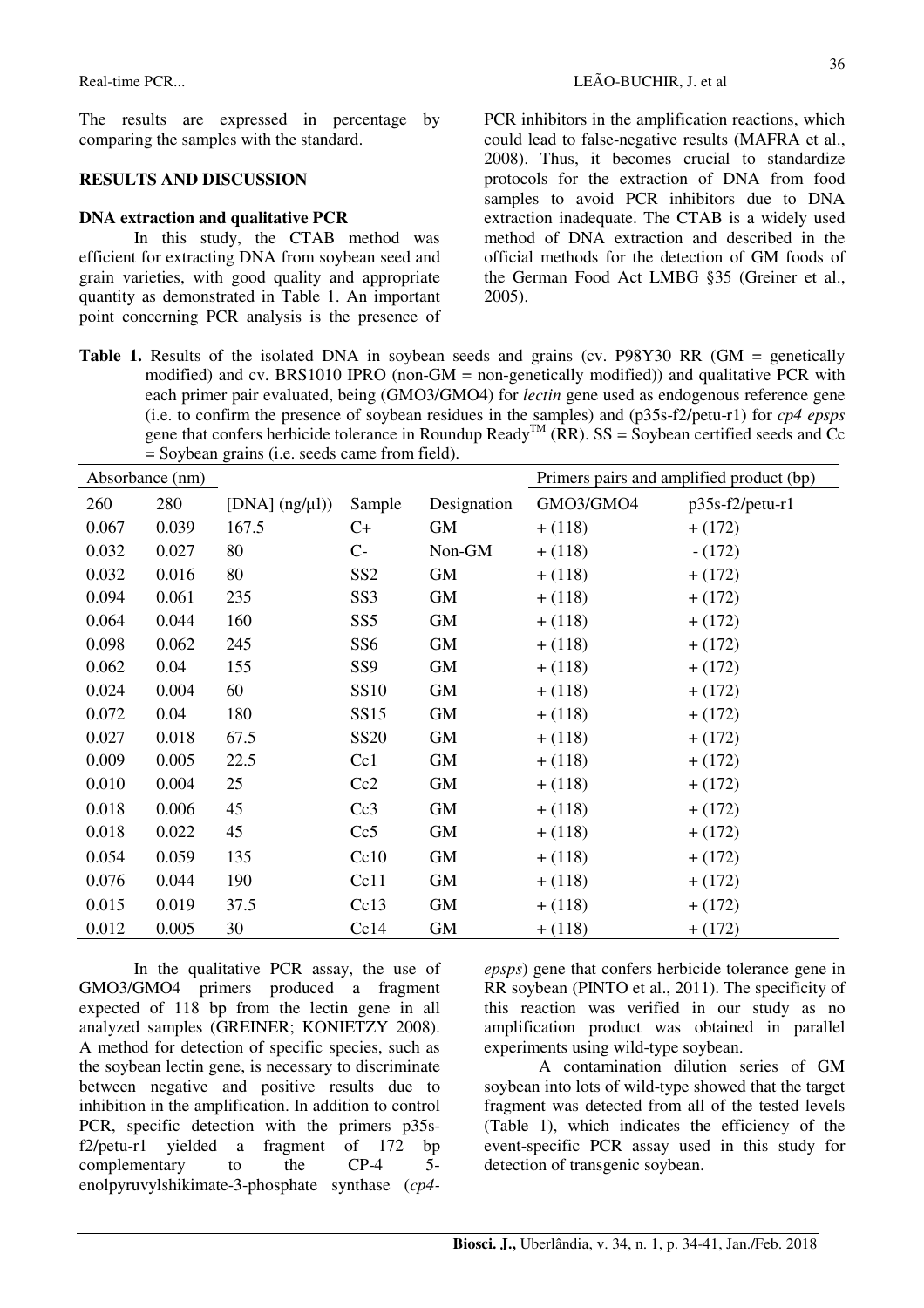#### **Real-time PCR**

A quantitative PCR-based method was applied in order to control maximum limits for GM in lots of soybean grains and seeds. The detection of 37

*lectin* gene (control reaction) gave an average Ct value of 23.00 cycles for seeds  $(R^2 = 0.992)$  (Table 2) and 24.00 cycles for grains  $(R^2 = 0.999)$  (Table 3).

| Table 2. Threshold cycle values (Ct) and copy number of lectin and cp-4 epsps genes from soybean certified |  |  |  |
|------------------------------------------------------------------------------------------------------------|--|--|--|
| seeds (SS). $C_{+}$ = positive control and $C_{-}$ = negative control.                                     |  |  |  |

| <b>Mericon Assay</b> |         |             |         |             |  |
|----------------------|---------|-------------|---------|-------------|--|
| samples              |         | Lectin      |         | cp-4 epsps  |  |
|                      | $C_{t}$ | Copy number | $C_{t}$ | Copy number |  |
| STD <sup>1</sup> 1   | 21.589  | 81.920      | 28.721  | 10.420      |  |
| STD <sub>2</sub>     | 24.565  | 10.420      | 31.008  | 1280        |  |
| STD <sub>3</sub>     | 27.22   | 1280        | 33.727  | 160         |  |
| STD <sub>4</sub>     | 30.64   | 160         | 37.949  | 20          |  |
| C+                   | 25.242  | 3,082.271   | 36.034  | 25.813      |  |
| $C-$                 |         |             |         |             |  |
| $SS2^2$              | 25.389  | 2,090.444   | 36.314  | 1.50        |  |
| SS <sub>3</sub>      | 25.027  | 3,073.221   | 35.5    | 2.17        |  |
| SS <sub>5</sub>      | 24.052  | 4,683.718   | 35.364  | 464         |  |
| SS <sub>6</sub>      | 22.907  | 4,806.966   | 35.221  | 544         |  |
| SS <sub>9</sub>      | 22.202  | 5,948.167   | 34.901  | 5,444       |  |
| <b>SS10</b>          | 22.187  | 10,161.592  | 33.793  | 15,311      |  |
| SS15                 | 21.33   | 25,345.625  | 33.585  | 119,285     |  |
| <b>SS20</b>          | 21.138  | 67,879.562  | 32.063  | 567,975     |  |

<sup>1</sup> Sample with concentration or with copy number known and these samples were used to build a standard curve.<sup>2</sup> The number after the SS means the number of GM seeds intentionally contaminated in a batch of 500 g of non-GM seeds.

**Table 3.** Threshold cycle values (Ct) and copy number of lectin and *cp-4 epsps* genes from soybean grains (Cc).  $C_{+}$  = positive control and  $C_{-}$  = negative control.

|                    |         | <b>Mericon Assay</b> |         |             |  |  |
|--------------------|---------|----------------------|---------|-------------|--|--|
| <b>Samples</b>     | Lectin  |                      |         | cp-4 epsps  |  |  |
|                    | $C_{t}$ | Copy number          | $C_{t}$ | Copy number |  |  |
| STD <sup>1</sup> 1 | 22.93   | 81.920               | 28.733  | 10.420      |  |  |
| STD <sub>2</sub>   | 25.816  | 10.420               | 31.737  | 1280        |  |  |
| STD <sub>3</sub>   | 28.897  | 1280                 | 34.564  | 160         |  |  |
| STD <sub>4</sub>   | 32.034  | 160                  | 37.888  | 20          |  |  |
| $C+$               | 26.427  | 3,207.507            | 37.907  | 25.813      |  |  |
| $C-$               |         |                      |         |             |  |  |
| $Cc1^2$            | 27.572  | 2,090.444            | 40      | 32.65       |  |  |
| Cc <sub>2</sub>    | 27.092  | 3,073.221            | 40      | 51.19       |  |  |
| Cc <sub>3</sub>    | 26.702  | 4,683.718            | 38.816  | 65.051      |  |  |
| Cc <sub>5</sub>    | 26.461  | 4,806.966            | 37.227  | 75.810      |  |  |
| $Cc$ 10            | 26.136  | 10,161.592           | 36.725  | 233.918     |  |  |
| $Cc$ 11            | 25.294  | 10,345.625           | 30.934  | 468.491     |  |  |
| $Cc$ 13            | 21.087  | 120,345.625          | 30.712  | 993.081     |  |  |
| <b>Cc 14</b>       | 20.488  | 159,835.344          | 28.389  | 1,430.225   |  |  |

 $1$  Sample with concentration or with copy number known and these samples were used to build a standard curve.  $2$  The number after the Cc means the number of GM grains intentionally contaminated in a batch of 100 g of non-GM grains.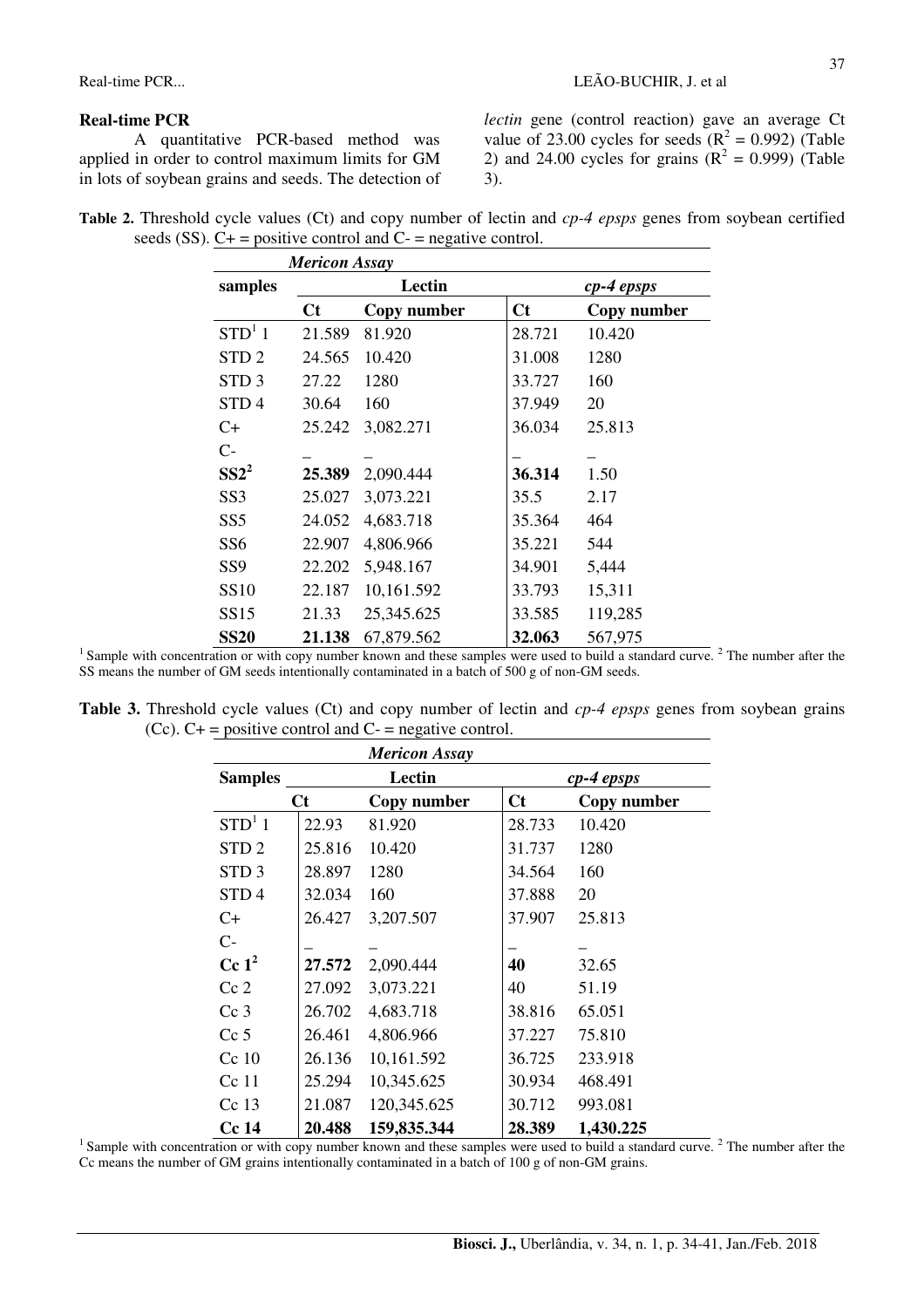For *cp-4 epsps* gene amplification, that correlated with the amount of GM content present in each lot, the Ct value was  $34.00$  cycles for seeds ( $\mathbb{R}^2$ )  $= 0.952$ ) (Table 2) and 34.00 cycles for grain ( $R^2 =$ 0.965) (Table 3). For all reactions, PCR efficiency over 98% was observed which indicates the suitability of this method for detection/quantification of GMO in lots of soybean

seeds and grains. These results are similar to those observed by Siew-Ping *et al.* (2011) in quantifying *cp-4 epsps* soybean gene in others food matrixes.

Table 4 shows the quantification results of the transgenic DNA gene content in each soybean lot intentionally contaminated with GM seeds and grains.

| <b>Table 4.</b> Quantitative analysis of the Roundup Ready <sup>TM</sup> soybean certified seeds (SS) and grains (Cc). % GM = |  |
|-------------------------------------------------------------------------------------------------------------------------------|--|
| Percentage of detected genetically modified material and $C_{+}$ = positive control.                                          |  |

| Sample          | $%$ GM |                 | % GM |
|-----------------|--------|-----------------|------|
| Soybean         |        | Soybean         |      |
| seed            |        | grain           |      |
| $C+$            | 0.99   | $C+$            | 0.99 |
| $SS2^1$         | 0.007  | Cc <sub>1</sub> | 0.1  |
| SS <sub>3</sub> | 0.007  | Cc2             | 0.1  |
| SS <sub>5</sub> | 0.009  | Cc <sub>3</sub> | 1.3  |
| SS <sub>6</sub> | 0.01   | $Cc$ 5          | 1.5  |
| SS <sub>9</sub> | 0.09   | $Cc$ 10         | 2.3  |
| <b>SS10</b>     | 0.2    | Cc 11           | 4.5  |
| <b>SS15</b>     | 0.5    | $Cc$ 13         | 8.2  |
| <b>SS20</b>     | 0.8    | $Cc$ 14         | 8.9  |

<sup>1</sup> The number after the SS means the number of GM seeds intentionally contaminated in a batch of 500 g of non-GM seeds.

The good linearity between transgenic DNA quantities and fluorescence values (Ct) confirm that the assay is well suited to quantitative measurements. In relation to seed evaluation, the quantitative PCR assay enabled the detection of even one soybean grain or seed in batch used for routine evaluation of GM soybean, providing a rigorous process in detecting GMO soybean seeds. For soybean grains mensuration, the method was able to detect the presence of up to 0.1% of transgenic DNA. The threshold of 0.1% will be suitable for practical detection of GM soybean grain materials.

This study gave an insight of the occurrence of different levels of transgenic DNA as an alternative way for tracing GMO in lots of seeds and grains. In relation to seeds, the method enables the detection of even one soybean seed in batch used for routine evaluation of GM soybean. Thus, the sensitive GMO quantitative approach described in this study will provide support in supervisory activities, facilitating the process and control of GM soybean.

#### **ACKNOWLEDGEMENTS**

The authors are grateful the CB-UEM and Rita Levi-Montalcini Foundation for financial support and CNPq for financial support and master scholarship of the first author.

**RESUMO:** A constante presença da soja geneticamente modificada (GM) em lotes de sementes convencionais têm se tornado um grande problema para o comércio internacional de sementes. Neste contexto, as empresas de sementes estão em busca de testes de rotina extremamente precisos para a detecção de sementes de soja geneticamente modificadas. Neste estudo, um método baseado em PCR quantitativo foi padronizado para detectar e quantificar misturas de sementes (i.e. sementes certificadas) ou grãos geneticamente modificados (i.e. sementes oriundas do campo) dentro de lotes de soja não transgênica, de um modo que os lotes de soja possam ser avaliados dentro dos parâmetros estabelecidos pela legislação. O método envolveu o uso dos iniciadores p35S-f2/petu-r1 alvejando o gene CP-4 5-enolpiruvil-shikimato-3 fosfato sintase (*cp4-epsps*) (i.e. que confere a tolerância ao herbicida Roundup Ready® (RR)) para detecção e quantificação em PCR de tempo real via Ensaio de detecção *Mericon Quant GMO*. Os resultados revelaram um método eficiente para detectar e quantificar a presença de até mesmo uma única semente de soja no lote usado para a avaliação de rotina de sementes geneticamente modificadas. Adicionalmente, foi possível detectar até 0,1% de DNA transgênico relativo ao conteúdo de grãos de soja. Dessa forma, uma abordagem quantitativa sensível à soja geneticamente modificada foi descrita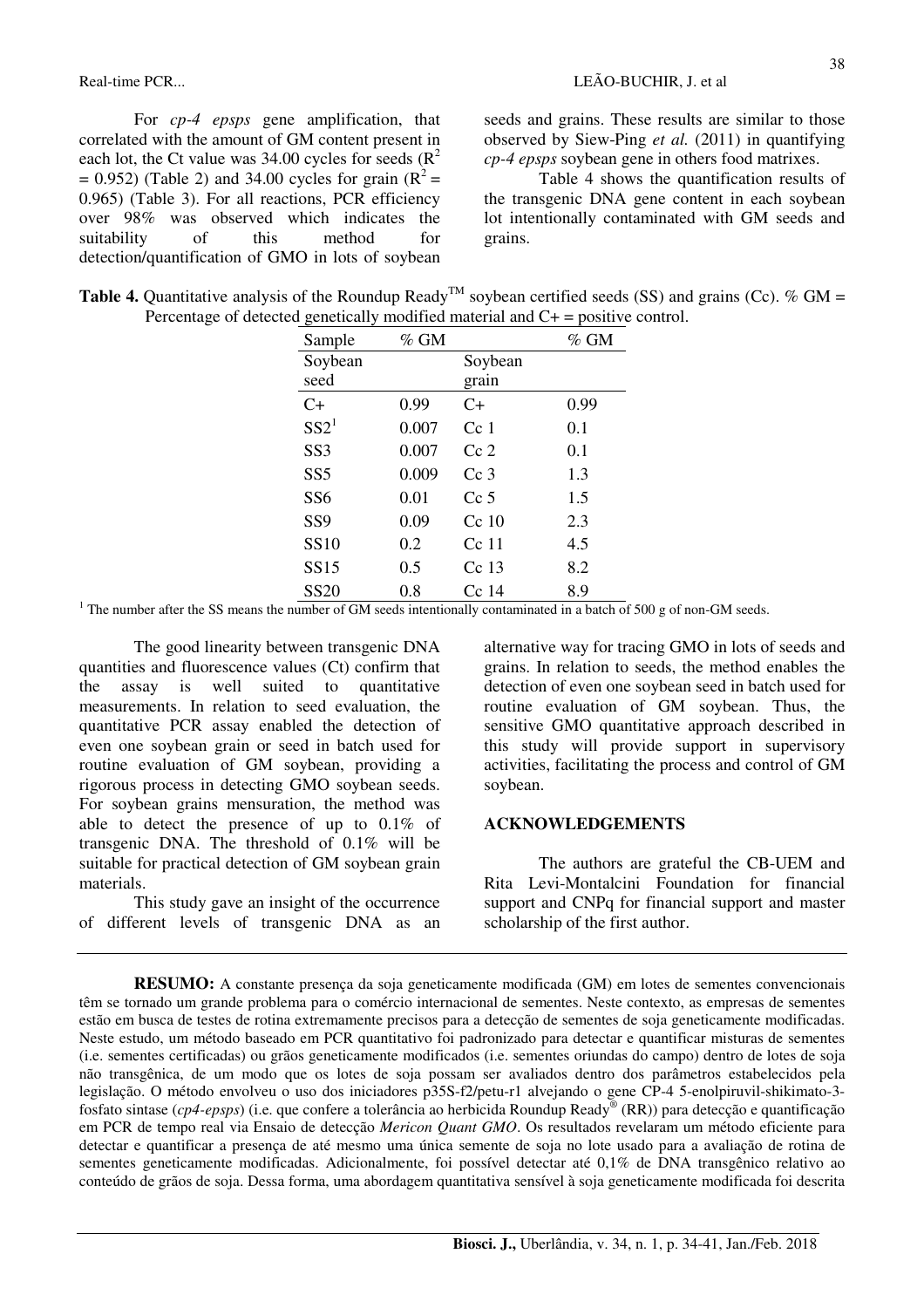nesse estudo e poderá fornecer suporte em atividades de supervisão, além de facilitar o processo de controle da soja geneticamente modificada.

**PALAVRAS-CHAVE:** Soja Roundup Ready® . Planta geneticamente modificada. PCR em tempo real. *Glycine max*. Gene *cp4-epsps*.

#### **REFERENCES**

ABDULLAH, T.; RADU, S.; HASSAN, Z.; HASHIM, J. K. Detection of genetically modified soy in processed foods sold commercially in Malaysia by PCR – based method. **Food Chemistry**, Amsterdam, v. 98, p. 575- 579, 2006. https://doi.org/10.1016/j.foodchem.2005.07.035

AERNI, P. Stakeholder attitudes towards the risks and benefits of genetically modified crops in South Africa. **Environmental Science and Policy**, Netherlands, v. 8, p. 464-476, 2005. https://doi.org/10.1016/j.envsci.2005.07.001

ALEXANDER, T. W.; REUTER, T.; AULRICH, K.; SHARMA, R.; OKINE, E. K.; DIXON, W. T.; McALLISTER, T. A. A review of the detection and fate on novel plant molecules derived from biotechnology in livestock production. **Animal Feed Science and Technology**, Amsterdam, v. 133, p. 31-62, 2007. https://doi.org/10.1016/j.anifeedsci.2006.08.003

ASSOCIAÇÃO BRASILEIRA DOS PRODUTORES DE MILHO (ABRAMILHO). Disponível em: ˂http://www.abramilho.org.br/noticias.php?cod=1405˃. Acesso em: 07/2012.

BONFINI, L.; HEINZE, P.; KAY, S.; VAN DEN EEDE, G. Review of GMO detection and quantification techniques**. European Commission**, Italy, 2001.

BRASIL. Decreto no 4689, de 24 de abril de 2003. Regulamenta o direito à informação, assegurado pela Lei no 8078 de 11 de Setembro de 1990, quanto aos alimentos e ingredientes alimentares destinados ao consumo humano ou animal que contenham ou sejam produzidas a partir de organismos geneticamente modificados, sem prejuízo do cumprimento das demais normas aplicáveis. **Diário Oficial da República Federativa do Brasil**, Brasília, DF, 24 abr. 2003. Disponível em: <http://www.anvisa.gov.br/e-legis> Acesso em Junho de 2012.

CENTRO DE INFORMAÇÃO DE BIOTECNOLOGIA (CIB). Disponível em: ˂ http://cibpt.org/inicio/index.php/cib/comunicados/2012/138-culturas-transgenicas-no- mundo-16-7-milhoes-deagricultores-cultivaram-mais-8-em-2011 >. Acesso em: 07/2012.

CHEN, Y.; WANG, Y.; GE, Y.; XU, B. Degradation of endogenous and exogenous genes of roundup-ready soybean during food processing. **Journal of Agricultural and Food Chemistry**, Washington DC, v. 53, p. 10239-10243, 2005. https://doi.org/10.1021/jf0519820

DE MIRANDA, D. M.; TILLMANN, M. A. A.; BALERINI, F.; VILLELA, F. A. Bioensaio na detecção e quantificação de sementes de soja geneticamente modificada resistente ao glifosato. **Revista Brasileira de Sementes**, Londrina, v. 27, n.1, p. 93-103, 2005. https://doi.org/10.1590/S0101-31222005000100012

DINON, A. Z.; TREML, D.; de MELLO, C. S.; ARISI, A. C. M. Monitoring of GMO in Brazilian processed meat and soy-based products from 2007 to 2008. **Journal of Food Composition and Analysis**, Amsterdam, v. 23, p. 226-229, 2010. https://doi.org/10.1016/j.jfca.2009.12.002

EUROPEAN NETWORK OF GMO LABORATORIES (ENGL). Definition of minimum performance requirements for analytical methods of GMO testing, **Community Reference Laboratory**, p.8, 2008.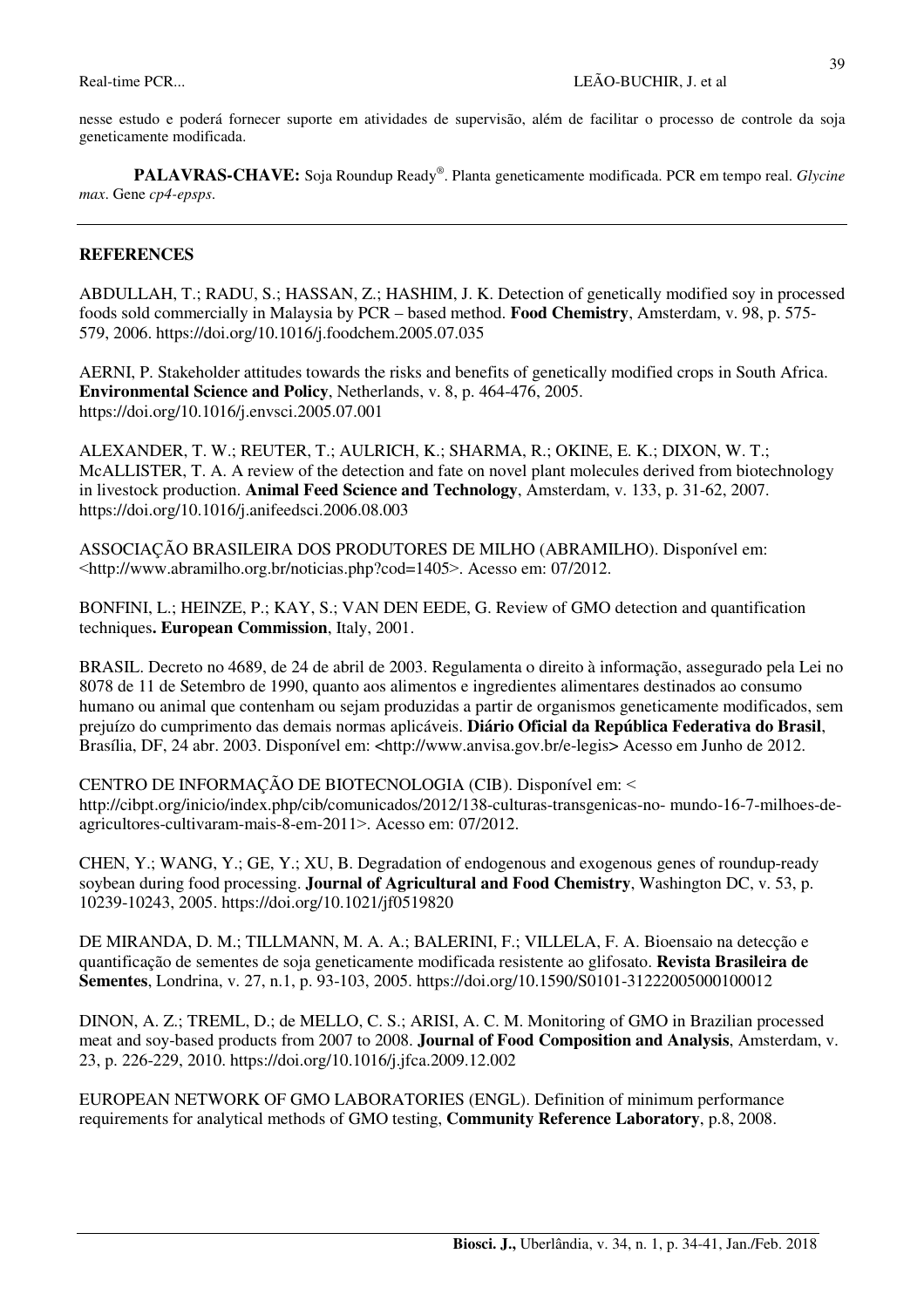FERREIRA, R. T. B.; BRANQUINHO, M. R.; CARDARELLI-LEITE, P. Soja geneticamente modificada em alimentos contendo farinha e preparados à base de farinha de trigo. Detecção e adequação à legislação de rotulagem. **Brazilian Journal of Food Technology**, Campinas, v. 12, n. 3, p. 241-248, 2009. https://doi.org/10.4260/BJFT2009800900018

GACHET, E.; MARTIN, G. G.; VIGNEAU, F.; MEYER, G. Detection of genetically modified organism (OGMs) by PCR. A brief review of methodology available. **Trends in Food Science and Technology**, Amsterdam v. 9, p. 380-388, 1999. https://doi.org/10.1016/S0924-2244(99)00002-3

GREINER, R.; KONIETZNY, U.; VILLAVICENCIO, A. L. C. H. Qualitative and quantitative detection of genetically modified maize and soy in processed food sold commercially in Brazil by PCR-based methods. **Food Control**, Amsterdam, v. 16, p. 753-759, 2005. https://doi.org/10.1016/j.foodcont.2004.06.015

HEID, C.A.; STEVES, J.; LIVAK, K. J.; WILLIAMS, P. M. Real time quantitative PCR. **Genome Research**, New York, v. 6, n. 10, p. 986-994, 1996. https://doi.org/10.1101/gr.6.10.986

HOLST-JENSEN, A.; RONNING, S. B.; LOVSETH, A.; BERDAL, K. G. PCR technology for screening and quantification of genetically modified organisms (GMOs). **Analytical and Bioanalytical Chemistry**, Berlin, v. 375, p. 985-993, 2003. https://doi.org/10.1007/s00216-003-1767-7

LEE, S. H.; MIN, D. M., KIM, J. K. Qualitative and quantitative polymerase chain reaction analysis for genetically modified maize MON863. **Journal of Agricultural and Food Chemistry**, New York, v. 54, p. 1124-1129, 2006. https://doi.org/10.1021/jf052199a

LI, X.; PAN, L.; LI, J.; ZHANG, Q.; ZHANG, S.; LV, R.; YANG, L. Establishment and application of eventspecific polymerase chain reaction methods for two genetically modified soybean events, A2704-12 and A5547-127. **Journal of Agricultural and Food Chemistry**, New York, v. 59, p. 13188-13194, 2011. https://doi.org/10.1021/jf202806w

MAFRA, I., Silva, S. A., Moreira, E. J. M. O., da Silva, C. S. F., Beatriz, M., Oliveira, P. P. Comparative study of DNA extraction methods for soybean derived food products. **Food Control**, Amsterdam, v. 19, p. 1183– 1190, 2008. https://doi.org/10.1016/j.foodcont.2008.01.004

MAGHARI, B. M.; ARDEKANI, A. M. Genetically modified foods and social concerns. **Avicenna Journal of Medical Biotechnology**, Tehran, v. 3, n. 3, p. 109-117, 2011.

MATSUOKA, T.; KAWASHIMA, Y.; AKIYAMA, H.; MIURA, H.; GODA, Y.; SEBATA, T.; ISSHIKI, K.; TOYODA, M.; HINO, A. A detection method for recombinant DNA from genetically modified soybeans and processed foods containing them. **Journal of the Food Hygienic Society of Japan**, Tokyo, v. 40, p. 149-157, 1999. https://doi.org/10.3358/shokueishi.40.149

PINTO, G. B. A.; SILVA, M.; GREINER, R.; KONIETZNY, U.; SOCCOL, C. R.; SPIER, M. R.; FILHO, M. A. S. C.; PANDEY, A.; THOMAZ-SOCCOL, V. Application of Polymerase Chain Reaction for high sensitivity detection of roundup ready<sup>TM</sup> soybean seeds and grains in varietal mixtures. **Food Technology and**  $\text{SUSY}^{\text{max}}$ **Biotechnology**, Kačićeva, v. 49, n. 3, p. 277-285, 2011.

ROTT, M. E.; LAWRENCE, T. S.; WALL, E. M.; GREE, M. J. Detection and quantification of roundup ready soy in foods by conventional and real-time polymerase chain reaction. **Journal of Agricultural and Food Chemistry**, New York, v. 52, p. 5223-5232, 2004. https://doi.org/10.1021/jf030803g

SIEW-PING, K.; YOKE-KQUEEN, C.; SON, R. Quantitative analysis of Roundup Ready soybean content in soy-derived food and animal feed by using Real-time PCR incorporated with cloned DNA fragments. **International Food Research Journal**, Serdang, v. 18. p. 507-514, 2011.